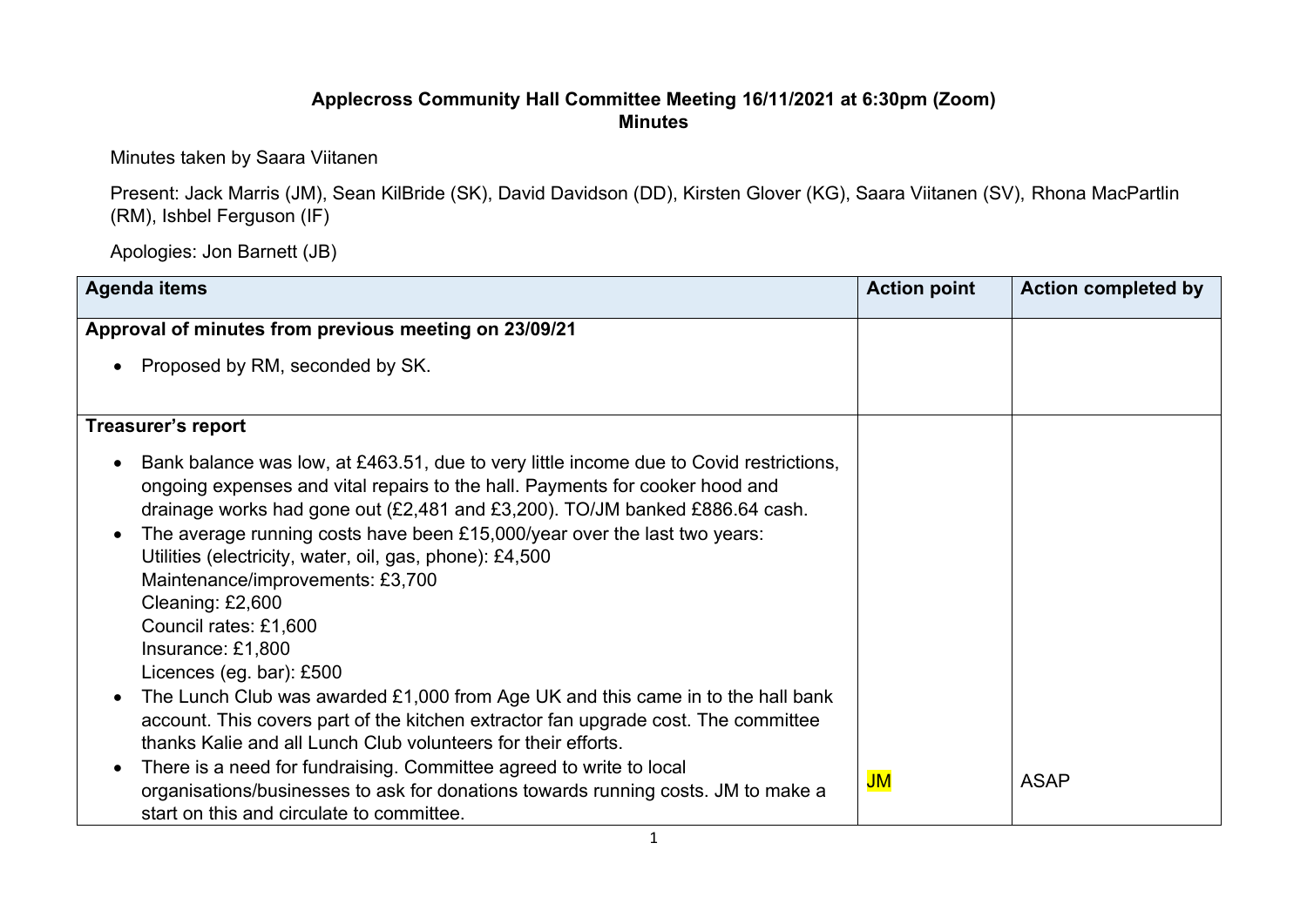| Becoming a SCIO will open up more funding options.<br>The committee also considered raising the hall hire rates but no decision was made<br>on this yet. RM, KG and any others to meet and discuss what hire costs need to<br>cover.<br>JM to present on behalf of the committee at the next Applecross Forum meeting to<br>ask for funding from the community pot.            | RM, KG<br>JM        | $21st$ Nov<br>$8th$ Dec    |
|--------------------------------------------------------------------------------------------------------------------------------------------------------------------------------------------------------------------------------------------------------------------------------------------------------------------------------------------------------------------------------|---------------------|----------------------------|
| <b>Fundraising options</b>                                                                                                                                                                                                                                                                                                                                                     |                     |                            |
| RM noted that there had been a wedding inquiry for 22 <sup>nd</sup> July 2022. RM to cost a<br>fireproof canopy.                                                                                                                                                                                                                                                               | <b>RM</b>           | Next meeting               |
| JM reported that TO investigated a possibility for film nights, and the hall would need<br>a licence to show films.<br>KG to make a 5-month event plan.<br>JM noted that there had been an email discussion about the future of the duathlon<br>event and suggested that perhaps this has potential for the hall. A meeting is to be<br>held (date TBC) for anyone interested. | <b>KG</b>           | <b>ASAP</b>                |
| <b>Bar report</b>                                                                                                                                                                                                                                                                                                                                                              |                     |                            |
| JM and DD to man bar and order drinks for concert on 26 <sup>th</sup> Nov.                                                                                                                                                                                                                                                                                                     | JM, DD              | <b>ASAP</b>                |
| Action points from previous meeting                                                                                                                                                                                                                                                                                                                                            | <b>Action point</b> | <b>Action completed by</b> |
| <b>SCIO incorporation</b>                                                                                                                                                                                                                                                                                                                                                      |                     |                            |
| JM/SV to arrange next meeting date.                                                                                                                                                                                                                                                                                                                                            | <b>JM/SV</b>        | <b>ASAP</b>                |
| <b>General maintenance</b>                                                                                                                                                                                                                                                                                                                                                     |                     |                            |
| SK reported that the electrician had looked at the lights connection to the cooker<br>hood. SK to ask for an estimate.                                                                                                                                                                                                                                                         | <b>SK</b>           | Next meeting               |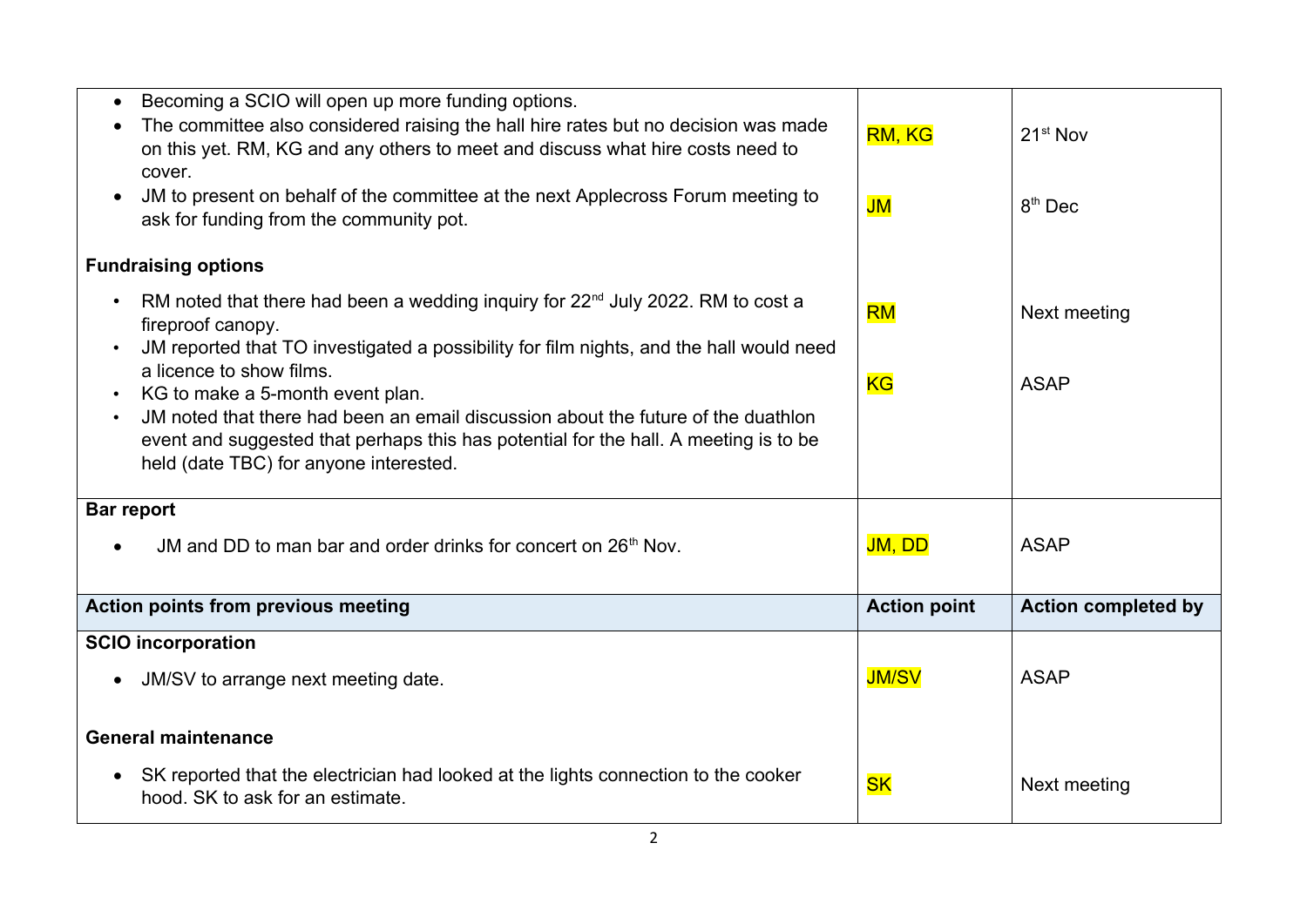| No progress on the boiler service and ceiling plasterboarding. SK to follow up.<br>$\bullet$<br>A new gas hose estimated at £30. JM/SK to order and fit.<br>SV noted there was no update about the playgroup outdoor area. SV to follow up<br>$\bullet$<br>when there is an update.<br>SK noted that the stage curtain railing is missing a plastic part and the curtains are<br>$\bullet$<br>not drawing from the side. A new rail is needed. Committee agreed to put this on hold<br>for now.<br>It was also noted that the pay phone does not work due to a bad socket. SK to look<br>into this. | <b>SK</b><br><b>JM/SK</b><br><b>SV</b><br><b>SK</b>   | Next meeting<br><b>ASAP</b><br>Next meeting $(s)$<br><b>ASAP</b> |
|-----------------------------------------------------------------------------------------------------------------------------------------------------------------------------------------------------------------------------------------------------------------------------------------------------------------------------------------------------------------------------------------------------------------------------------------------------------------------------------------------------------------------------------------------------------------------------------------------------|-------------------------------------------------------|------------------------------------------------------------------|
| <b>Bookings</b>                                                                                                                                                                                                                                                                                                                                                                                                                                                                                                                                                                                     | <b>Action point</b>                                   | <b>Action completed by</b>                                       |
| Karate classes have started Weds and Fri.<br>$\bullet$<br>Children's Christmas party – KG/JM to liaise about decorations, RM to check date.<br>Blas festival concert 26 <sup>th</sup> Nov - RM/SK to liaise about putting curtains back up after<br>washing.<br><b>Kitchen bookings</b><br>KG had contacted Highland Council about kitchen rent. KG to clarify about<br>$\bullet$<br>requirements with selling food made in the kitchen commercially vs events.<br>SK to look into how other halls operate.<br>$\bullet$                                                                            | KG, JM, RM<br><b>RM, SK</b><br><b>KG</b><br><b>SK</b> | <b>ASAP</b><br><b>ASAP</b><br><b>ASAP</b><br><b>ASAP</b>         |
| Hogmanay<br>Committee discussed various options but no action was decided yet.                                                                                                                                                                                                                                                                                                                                                                                                                                                                                                                      |                                                       |                                                                  |
| <b>AOB</b>                                                                                                                                                                                                                                                                                                                                                                                                                                                                                                                                                                                          | <b>Action point</b>                                   | <b>Action completed by</b>                                       |
| No other business raised.<br>$\bullet$                                                                                                                                                                                                                                                                                                                                                                                                                                                                                                                                                              |                                                       |                                                                  |